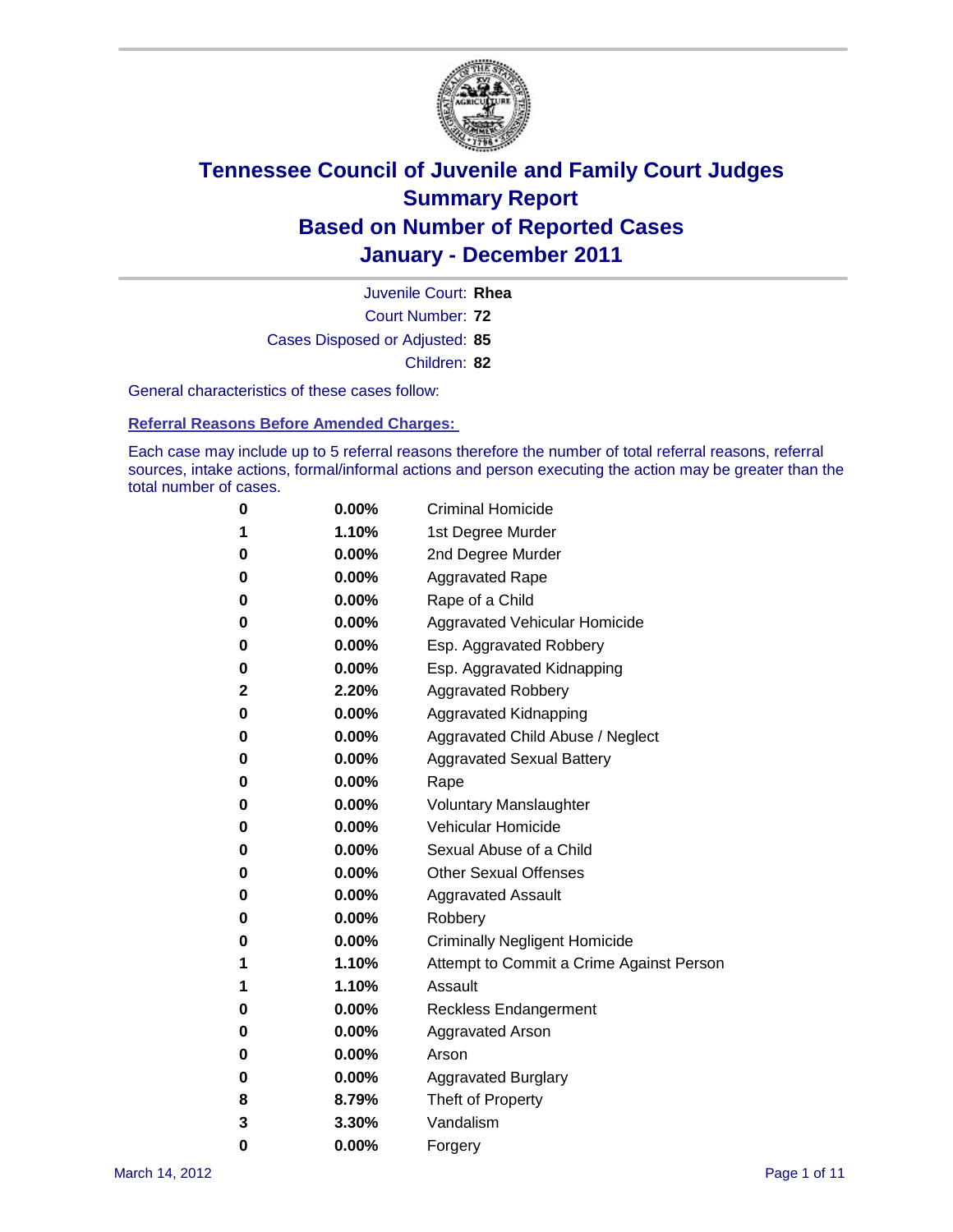

Court Number: **72** Juvenile Court: **Rhea** Cases Disposed or Adjusted: **85** Children: **82**

**Referral Reasons Before Amended Charges:** 

Each case may include up to 5 referral reasons therefore the number of total referral reasons, referral sources, intake actions, formal/informal actions and person executing the action may be greater than the total number of cases.

| $\bf{0}$ | 0.00% | <b>Worthless Checks</b>                                     |
|----------|-------|-------------------------------------------------------------|
| 0        | 0.00% | Illegal Possession / Fraudulent Use of Credit / Debit Cards |
| 1        | 1.10% | <b>Burglary</b>                                             |
| 0        | 0.00% | Unauthorized Use of a Vehicle                               |
| 0        | 0.00% | <b>Cruelty to Animals</b>                                   |
| 0        | 0.00% | Sale of Controlled Substances                               |
| 5        | 5.49% | <b>Other Drug Offenses</b>                                  |
| 0        | 0.00% | Possession of Controlled Substances                         |
| 0        | 0.00% | <b>Criminal Attempt</b>                                     |
| 0        | 0.00% | Carrying Weapons on School Property                         |
| 0        | 0.00% | Unlawful Carrying / Possession of a Weapon                  |
| 1        | 1.10% | <b>Evading Arrest</b>                                       |
| 0        | 0.00% | Escape                                                      |
| 0        | 0.00% | Driving Under Influence (DUI)                               |
| 3        | 3.30% | Possession / Consumption of Alcohol                         |
| 0        | 0.00% | Resisting Stop, Frisk, Halt, Arrest or Search               |
| 0        | 0.00% | <b>Aggravated Criminal Trespass</b>                         |
| 0        | 0.00% | Harassment                                                  |
| 0        | 0.00% | Failure to Appear                                           |
| 0        | 0.00% | Filing a False Police Report                                |
| 0        | 0.00% | Criminal Impersonation                                      |
| 8        | 8.79% | <b>Disorderly Conduct</b>                                   |
| 4        | 4.40% | <b>Criminal Trespass</b>                                    |
| 1        | 1.10% | <b>Public Intoxication</b>                                  |
| 0        | 0.00% | Gambling                                                    |
| 3        | 3.30% | Traffic                                                     |
| 0        | 0.00% | <b>Local Ordinances</b>                                     |
| 0        | 0.00% | Violation of Wildlife Regulations                           |
| 0        | 0.00% | Contempt of Court                                           |
| 1        | 1.10% | Violation of Probation                                      |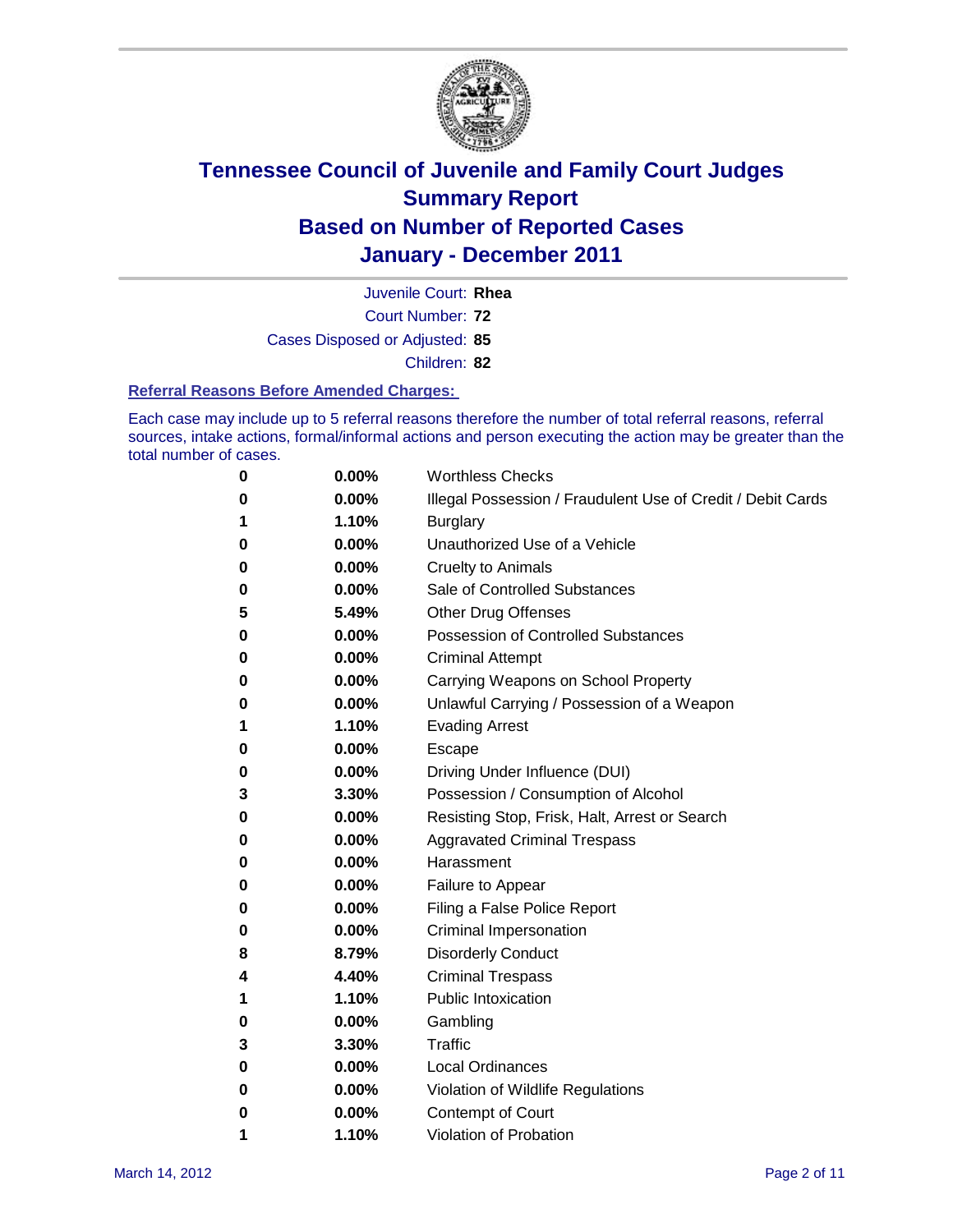

Court Number: **72** Juvenile Court: **Rhea** Cases Disposed or Adjusted: **85** Children: **82**

#### **Referral Reasons Before Amended Charges:**

Each case may include up to 5 referral reasons therefore the number of total referral reasons, referral sources, intake actions, formal/informal actions and person executing the action may be greater than the total number of cases.

| 0  | 0.00%   | Violation of Aftercare                 |
|----|---------|----------------------------------------|
| 5  | 5.49%   | <b>Unruly Behavior</b>                 |
| 10 | 10.99%  | Truancy                                |
| 8  | 8.79%   | In-State Runaway                       |
| 0  | 0.00%   | Out-of-State Runaway                   |
| 0  | 0.00%   | Possession of Tobacco Products         |
| 0  | 0.00%   | Violation of a Valid Court Order       |
| 7  | 7.69%   | Violation of Curfew                    |
| 0  | 0.00%   | Sexually Abused Child                  |
| 0  | 0.00%   | <b>Physically Abused Child</b>         |
| 0  | 0.00%   | Dependency / Neglect                   |
| 0  | 0.00%   | <b>Termination of Parental Rights</b>  |
| 0  | 0.00%   | <b>Violation of Pretrial Diversion</b> |
| 0  | 0.00%   | Violation of Informal Adjustment       |
| 1  | 1.10%   | <b>Judicial Review</b>                 |
| 0  | 0.00%   | <b>Administrative Review</b>           |
| 0  | 0.00%   | <b>Foster Care Review</b>              |
| 5  | 5.49%   | Custody                                |
| 1  | 1.10%   | Visitation                             |
| 0  | 0.00%   | Paternity / Legitimation               |
| 0  | 0.00%   | <b>Child Support</b>                   |
| 0  | 0.00%   | <b>Request for Medical Treatment</b>   |
| 0  | 0.00%   | <b>Consent to Marry</b>                |
| 11 | 12.09%  | Other                                  |
| 91 | 100.00% | <b>Total Referrals</b>                 |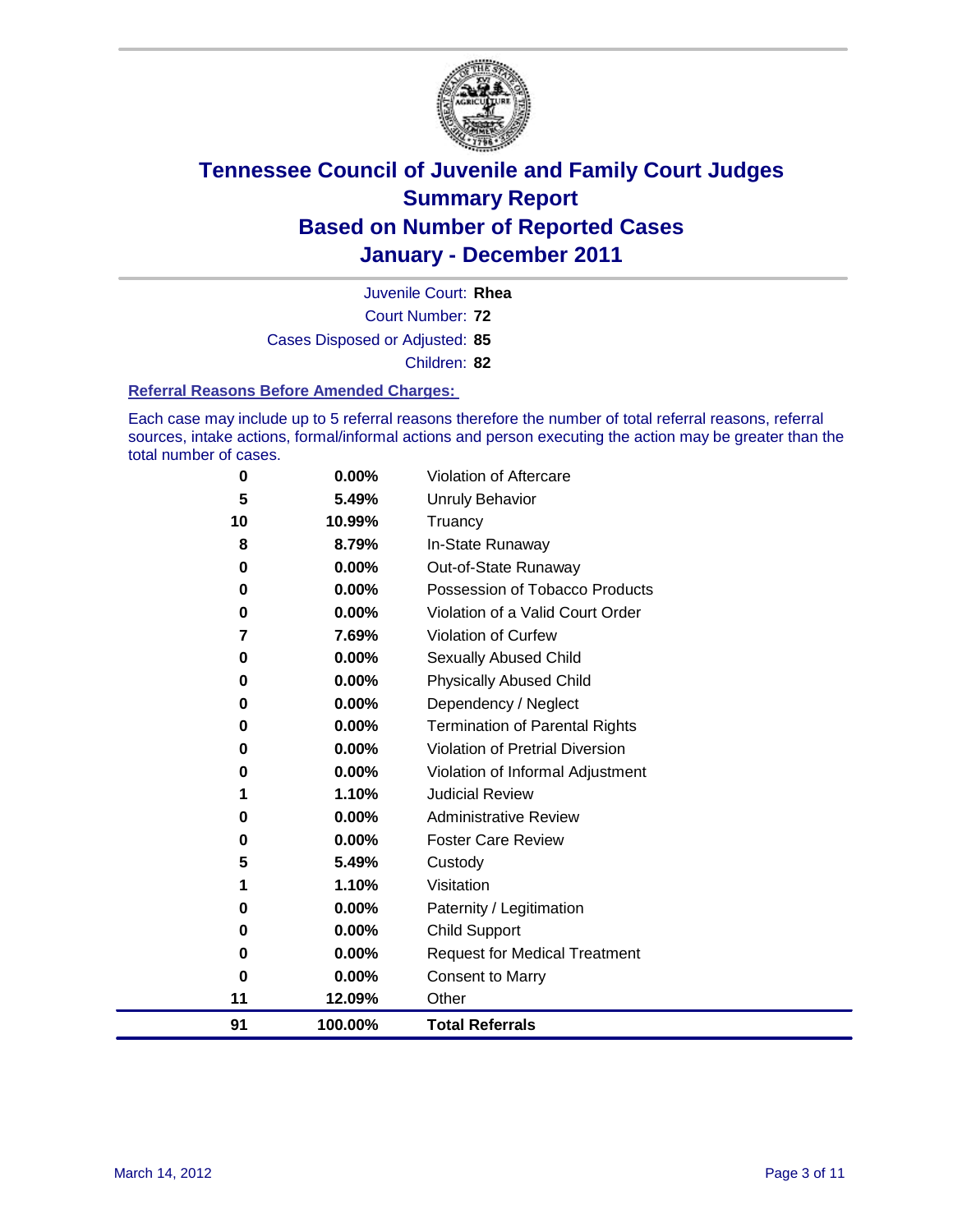

| Juvenile Court: Rhea       |                                |                                   |  |  |  |  |
|----------------------------|--------------------------------|-----------------------------------|--|--|--|--|
| Court Number: 72           |                                |                                   |  |  |  |  |
|                            | Cases Disposed or Adjusted: 85 |                                   |  |  |  |  |
|                            |                                | Children: 82                      |  |  |  |  |
| <b>Referral Sources: 1</b> |                                |                                   |  |  |  |  |
| 64                         | 70.33%                         | Law Enforcement                   |  |  |  |  |
| 7                          | 7.69%                          | Parents                           |  |  |  |  |
| 3                          | 3.30%                          | Relatives                         |  |  |  |  |
| 0                          | 0.00%                          | Self                              |  |  |  |  |
| 10                         | 10.99%                         | School                            |  |  |  |  |
| 0                          | $0.00\%$                       | <b>CSA</b>                        |  |  |  |  |
| 6                          | 6.59%                          | <b>DCS</b>                        |  |  |  |  |
| 0                          | 0.00%                          | <b>Other State Department</b>     |  |  |  |  |
| 0                          | 0.00%                          | <b>District Attorney's Office</b> |  |  |  |  |
| 1                          | 1.10%                          | <b>Court Staff</b>                |  |  |  |  |
| 0                          | $0.00\%$                       | Social Agency                     |  |  |  |  |
| 0                          | $0.00\%$                       | <b>Other Court</b>                |  |  |  |  |
| 0                          | 0.00%                          | Victim                            |  |  |  |  |
| 0                          | $0.00\%$                       | Child & Parent                    |  |  |  |  |
| 0                          | $0.00\%$                       | Hospital                          |  |  |  |  |

### **0.00%** Unknown **0.00%** Other **100.00% Total Referral Sources**

### **Age of Child at Referral: 2**

| 82 | 100.00%  | <b>Total Child Count</b> |
|----|----------|--------------------------|
| 0  | $0.00\%$ | Unknown                  |
| 0  | $0.00\%$ | Ages 19 and Over         |
| 10 | 12.20%   | Ages 17 through 18       |
| 34 | 41.46%   | Ages 15 through 16       |
| 22 | 26.83%   | Ages 13 through 14       |
| 9  | 10.98%   | Ages 11 through 12       |
| 7  | 8.54%    | Ages 10 and Under        |
|    |          |                          |

<sup>1</sup> If different than number of Referral Reasons (91), verify accuracy of your court's data.

<sup>2</sup> One child could be counted in multiple categories, verify accuracy of your court's data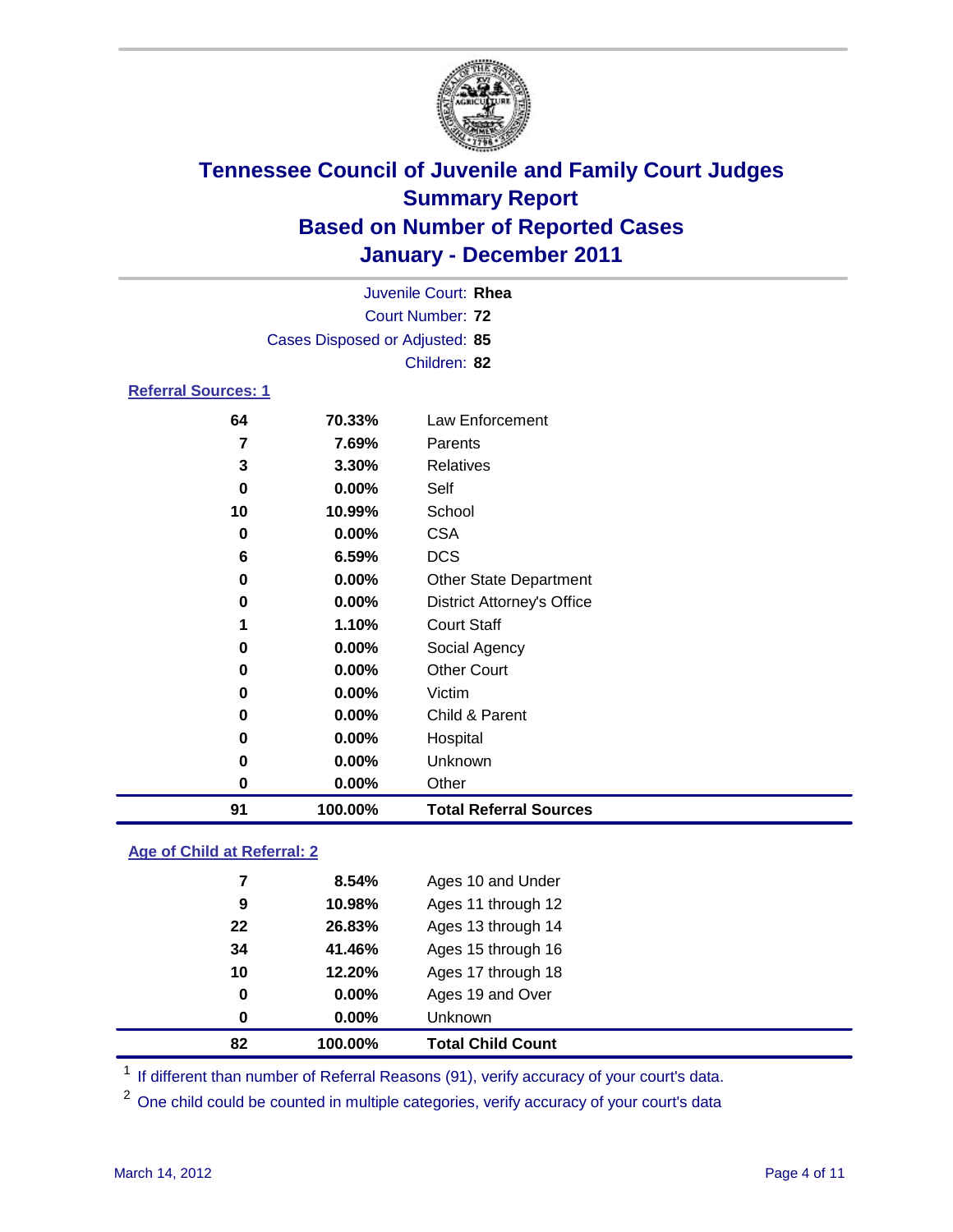

| Juvenile Court: Rhea                    |                                |                          |  |  |  |
|-----------------------------------------|--------------------------------|--------------------------|--|--|--|
|                                         | Court Number: 72               |                          |  |  |  |
|                                         | Cases Disposed or Adjusted: 85 |                          |  |  |  |
|                                         |                                | Children: 82             |  |  |  |
| Sex of Child: 1                         |                                |                          |  |  |  |
| 47                                      | 57.32%                         | Male                     |  |  |  |
| 35                                      | 42.68%                         | Female                   |  |  |  |
| $\mathbf 0$                             | 0.00%                          | Unknown                  |  |  |  |
| 82                                      | 100.00%                        | <b>Total Child Count</b> |  |  |  |
| Race of Child: 1                        |                                |                          |  |  |  |
| 73                                      | 89.02%                         | White                    |  |  |  |
| $\overline{7}$                          | 8.54%                          | African American         |  |  |  |
| $\mathbf 0$                             | 0.00%                          | Native American          |  |  |  |
| 0                                       | 0.00%                          | Asian                    |  |  |  |
| $\overline{\mathbf{2}}$                 | 2.44%                          | Mixed                    |  |  |  |
| $\mathbf 0$                             | 0.00%                          | Unknown                  |  |  |  |
| 82                                      | 100.00%                        | <b>Total Child Count</b> |  |  |  |
| <b>Hispanic Origin: 1</b>               |                                |                          |  |  |  |
| $6\phantom{1}$                          | 7.32%                          | Yes                      |  |  |  |
| 76                                      | 92.68%                         | No                       |  |  |  |
| $\mathbf 0$                             | 0.00%                          | Unknown                  |  |  |  |
| 82                                      | 100.00%                        | <b>Total Child Count</b> |  |  |  |
| <b>School Enrollment of Children: 1</b> |                                |                          |  |  |  |
| 74                                      | 90.24%                         | Yes                      |  |  |  |
| 8                                       | 9.76%                          | No                       |  |  |  |
| $\mathbf 0$                             | 0.00%                          | Unknown                  |  |  |  |
| 82                                      | 100.00%                        | <b>Total Child Count</b> |  |  |  |

One child could be counted in multiple categories, verify accuracy of your court's data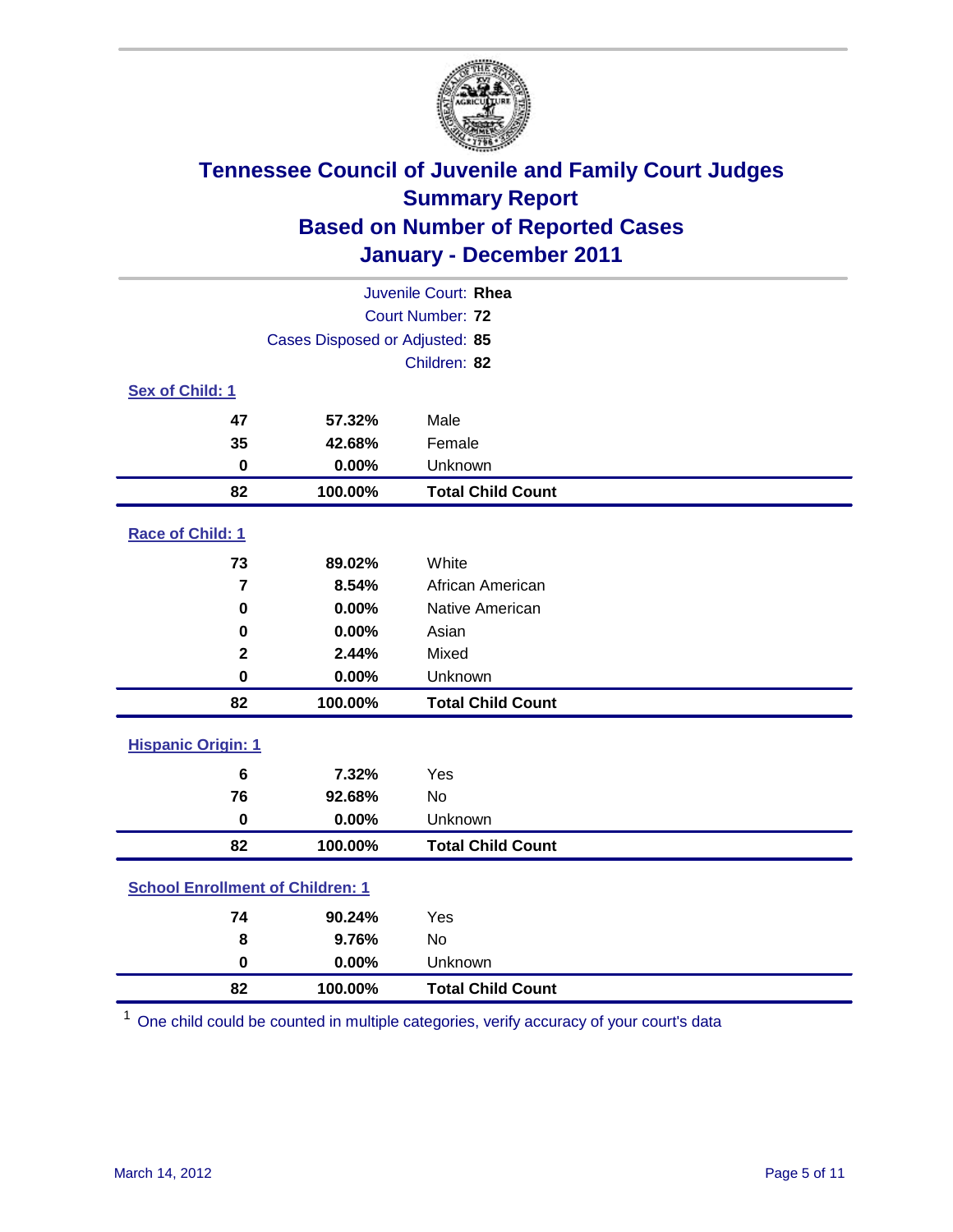

Court Number: **72** Juvenile Court: **Rhea** Cases Disposed or Adjusted: **85** Children: **82 Living Arrangement of Child at Time of Referral: 1 8.54%** With Both Biological Parents **2.44%** With Father and Stepmother **2.44%** With Mother and Stepfather

| 82 | 100.00%  | <b>Total Child Count</b>  |
|----|----------|---------------------------|
| 2  | 2.44%    | Other                     |
| 4  | 4.88%    | Unknown                   |
| 0  | 0.00%    | Independent               |
| 0  | $0.00\%$ | In an Institution         |
| 0  | $0.00\%$ | In a Residential Center   |
| 0  | $0.00\%$ | In a Group Home           |
| 2  | 2.44%    | <b>With Foster Family</b> |
| 0  | $0.00\%$ | With Adoptive Parents     |
| 14 | 17.07%   | <b>With Relatives</b>     |
| 9  | 10.98%   | <b>With Father</b>        |
| 40 | 48.78%   | With Mother               |
|    |          |                           |

### **Type of Detention: 2**

| 85 | 100.00%  | <b>Total Detention Count</b> |  |
|----|----------|------------------------------|--|
| 0  | $0.00\%$ | Other                        |  |
| 84 | 98.82%   | Does Not Apply               |  |
| 0  | $0.00\%$ | <b>Unknown</b>               |  |
| 0  | $0.00\%$ | <b>Psychiatric Hospital</b>  |  |
| 0  | 0.00%    | Jail - No Separation         |  |
| 0  | $0.00\%$ | Jail - Partial Separation    |  |
| 0  | $0.00\%$ | Jail - Complete Separation   |  |
| 0  | $0.00\%$ | Juvenile Detention Facility  |  |
| 1  | 1.18%    | Non-Secure Placement         |  |
|    |          |                              |  |

<sup>1</sup> One child could be counted in multiple categories, verify accuracy of your court's data

<sup>2</sup> If different than number of Cases (85) verify accuracy of your court's data.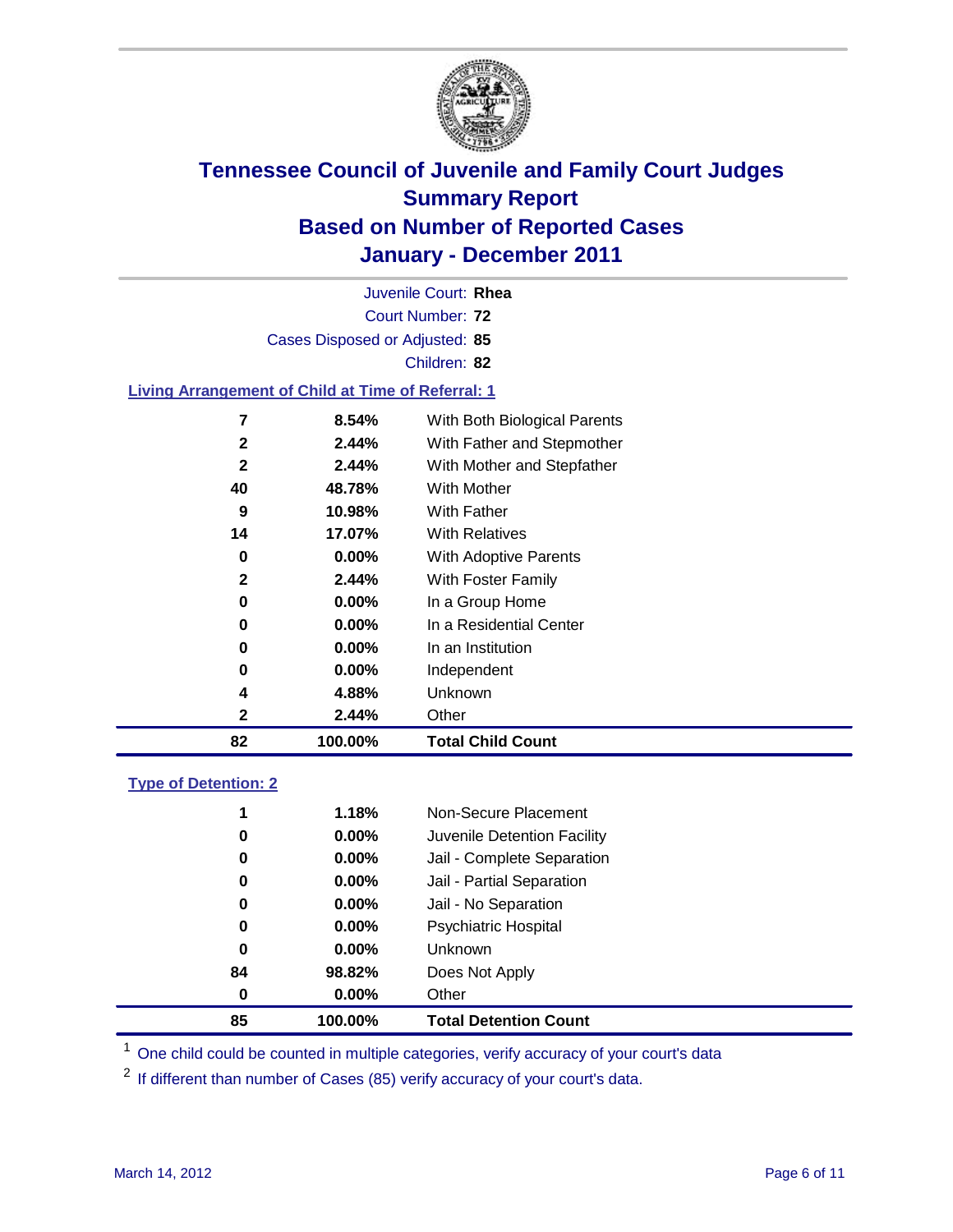

|                                                    | Juvenile Court: Rhea           |                                      |  |  |  |
|----------------------------------------------------|--------------------------------|--------------------------------------|--|--|--|
|                                                    | Court Number: 72               |                                      |  |  |  |
|                                                    | Cases Disposed or Adjusted: 85 |                                      |  |  |  |
|                                                    | Children: 82                   |                                      |  |  |  |
| <b>Placement After Secure Detention Hearing: 1</b> |                                |                                      |  |  |  |
| $\mathbf 0$                                        | 0.00%                          | Returned to Prior Living Arrangement |  |  |  |
| 0                                                  | 0.00%                          | Juvenile Detention Facility          |  |  |  |
| 0                                                  | 0.00%                          | Jail                                 |  |  |  |
| 0                                                  | 0.00%                          | Shelter / Group Home                 |  |  |  |
| 0                                                  | 0.00%                          | <b>Foster Family Home</b>            |  |  |  |
| 0                                                  | 0.00%                          | Psychiatric Hospital                 |  |  |  |
| 0                                                  | 0.00%                          | Unknown                              |  |  |  |
| 84                                                 | 98.82%                         | Does Not Apply                       |  |  |  |
| 1                                                  | 1.18%                          | Other                                |  |  |  |
| 85                                                 | 100.00%                        | <b>Total Placement Count</b>         |  |  |  |
| <b>Intake Actions: 2</b>                           |                                |                                      |  |  |  |
| 86                                                 | 94.51%                         | <b>Petition Filed</b>                |  |  |  |
| $\bf{0}$                                           |                                |                                      |  |  |  |
|                                                    | 0.00%                          | <b>Motion Filed</b>                  |  |  |  |
| 3                                                  | 3.30%                          | <b>Citation Processed</b>            |  |  |  |
| 0                                                  | 0.00%                          | Notification of Paternity Processed  |  |  |  |
| $\mathbf 0$                                        | 0.00%                          | Scheduling of Judicial Review        |  |  |  |
| 0                                                  | 0.00%                          | Scheduling of Administrative Review  |  |  |  |
| 1                                                  | 1.10%                          | Scheduling of Foster Care Review     |  |  |  |
| 1                                                  | 1.10%                          | Unknown                              |  |  |  |
| 0                                                  | 0.00%                          | Does Not Apply                       |  |  |  |
| 0                                                  | 0.00%                          | Other                                |  |  |  |

<sup>1</sup> If different than number of Cases (85) verify accuracy of your court's data.

<sup>2</sup> If different than number of Referral Reasons (91), verify accuracy of your court's data.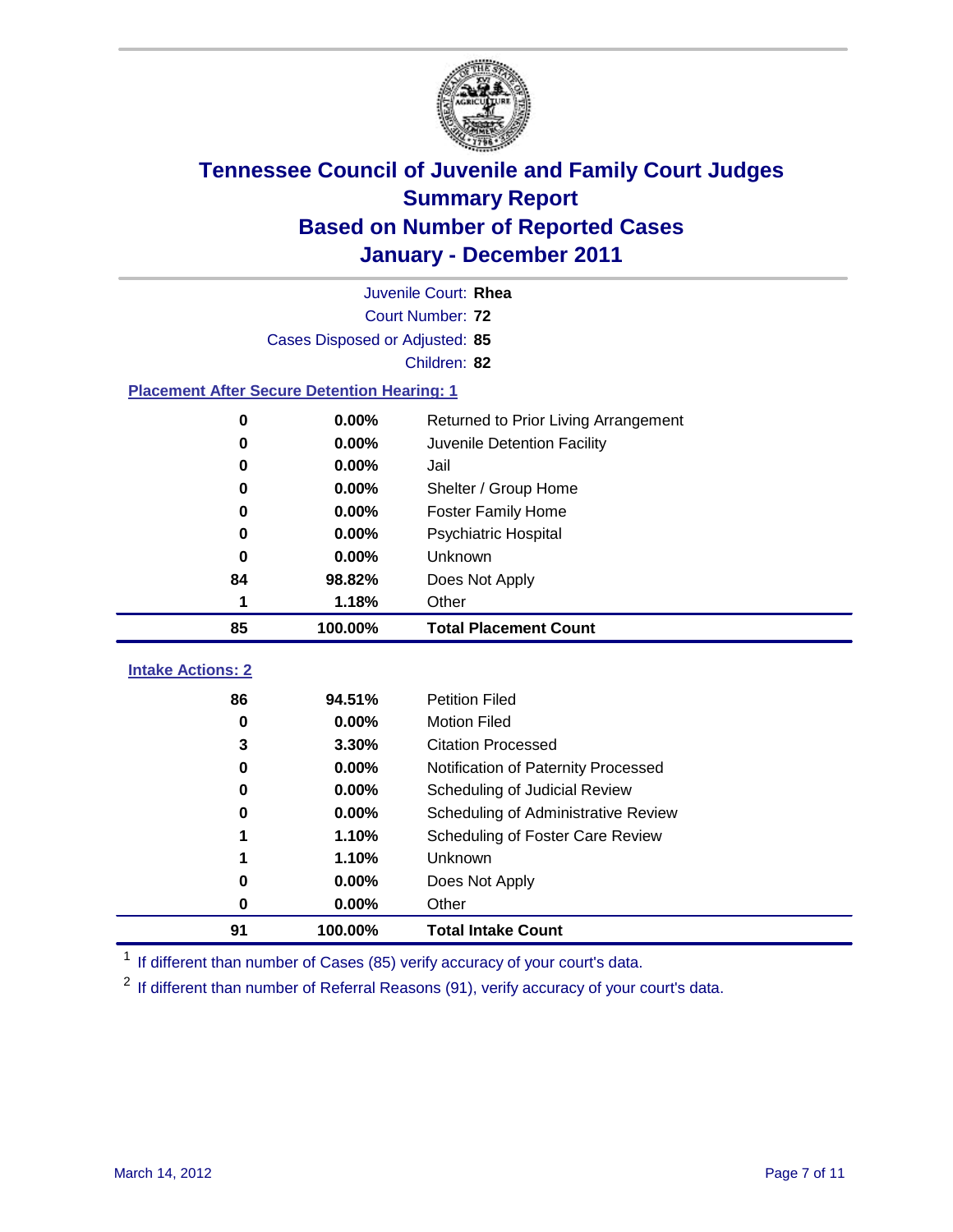

Court Number: **72** Juvenile Court: **Rhea** Cases Disposed or Adjusted: **85** Children: **82**

### **Last Grade Completed by Child: 1**

| 6                                | 7.32%   | Too Young for School         |  |  |
|----------------------------------|---------|------------------------------|--|--|
| 0                                | 0.00%   | Preschool                    |  |  |
| 0                                | 0.00%   | Kindergarten                 |  |  |
| 0                                | 0.00%   | 1st Grade                    |  |  |
| $\bf{0}$                         | 0.00%   | 2nd Grade                    |  |  |
| 1                                | 1.22%   | 3rd Grade                    |  |  |
| 1                                | 1.22%   | 4th Grade                    |  |  |
| $\overline{2}$                   | 2.44%   | 5th Grade                    |  |  |
| 10                               | 12.20%  | 6th Grade                    |  |  |
| 14                               | 17.07%  | 7th Grade                    |  |  |
| 9                                | 10.98%  | 8th Grade                    |  |  |
| 16                               | 19.51%  | 9th Grade                    |  |  |
| 14                               | 17.07%  | 10th Grade                   |  |  |
| $\overline{7}$                   | 8.54%   | 11th Grade                   |  |  |
| 0                                | 0.00%   | 12th Grade                   |  |  |
| 0                                | 0.00%   | Non-Graded Special Ed        |  |  |
| 0                                | 0.00%   | <b>GED</b>                   |  |  |
| $\bf{0}$                         | 0.00%   | Graduated                    |  |  |
| 0                                | 0.00%   | <b>Never Attended School</b> |  |  |
| 1                                | 1.22%   | Unknown                      |  |  |
| 1                                | 1.22%   | Other                        |  |  |
| 82                               | 100.00% | <b>Total Child Count</b>     |  |  |
| Enrolled in Cossial Education: 1 |         |                              |  |  |

#### **Enrolled in Special Education: 1**

| 82 | 100.00%  | <b>Total Child Count</b> |
|----|----------|--------------------------|
| 0  | $0.00\%$ | <b>Unknown</b>           |
| 75 | 91.46%   | No                       |
| 7  | 8.54%    | Yes                      |
|    |          |                          |

One child could be counted in multiple categories, verify accuracy of your court's data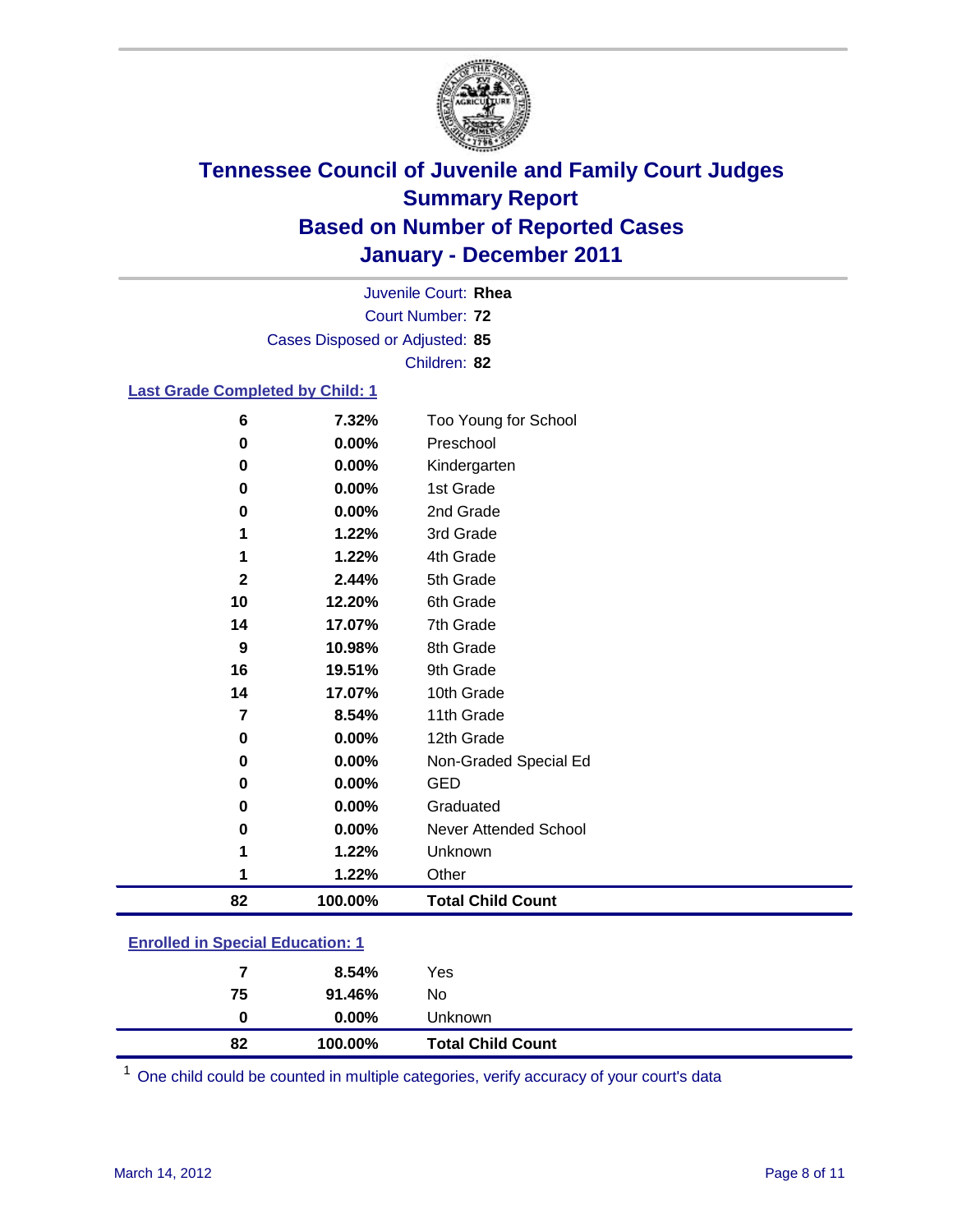

|          | Juvenile Court: Rhea           |                           |  |  |  |  |
|----------|--------------------------------|---------------------------|--|--|--|--|
|          |                                | Court Number: 72          |  |  |  |  |
|          | Cases Disposed or Adjusted: 85 |                           |  |  |  |  |
|          | Children: 82                   |                           |  |  |  |  |
|          | <b>Action Executed By: 1</b>   |                           |  |  |  |  |
| 91       | 100.00%                        | Judge                     |  |  |  |  |
| $\bf{0}$ | $0.00\%$                       | Magistrate                |  |  |  |  |
| 0        | $0.00\%$                       | <b>YSO</b>                |  |  |  |  |
| 0        | 0.00%                          | Other                     |  |  |  |  |
| 0        | 0.00%                          | Unknown                   |  |  |  |  |
| 91       | 100.00%                        | <b>Total Action Count</b> |  |  |  |  |

### **Formal / Informal Actions: 1**

| 4        | 4.40%    | Dismissed                                        |
|----------|----------|--------------------------------------------------|
| 0        | $0.00\%$ | Retired / Nolle Prosequi                         |
| 13       | 14.29%   | <b>Complaint Substantiated Delinquent</b>        |
| 7        | 7.69%    | <b>Complaint Substantiated Status Offender</b>   |
| 0        | $0.00\%$ | <b>Complaint Substantiated Dependent/Neglect</b> |
| 0        | $0.00\%$ | <b>Complaint Substantiated Abused</b>            |
| 0        | $0.00\%$ | <b>Complaint Substantiated Mentally III</b>      |
| 4        | 4.40%    | Informal Adjustment                              |
| 5        | 5.49%    | <b>Pretrial Diversion</b>                        |
| 0        | $0.00\%$ | <b>Transfer to Adult Court Hearing</b>           |
| 0        | $0.00\%$ | Charges Cleared by Transfer to Adult Court       |
| 11       | 12.09%   | Special Proceeding                               |
| $\bf{0}$ | $0.00\%$ | <b>Review Concluded</b>                          |
| 47       | 51.65%   | Case Held Open                                   |
| 0        | $0.00\%$ | Other                                            |
| 0        | $0.00\%$ | <b>Unknown</b>                                   |
| 91       | 100.00%  | <b>Total Action Count</b>                        |

<sup>1</sup> If different than number of Referral Reasons (91), verify accuracy of your court's data.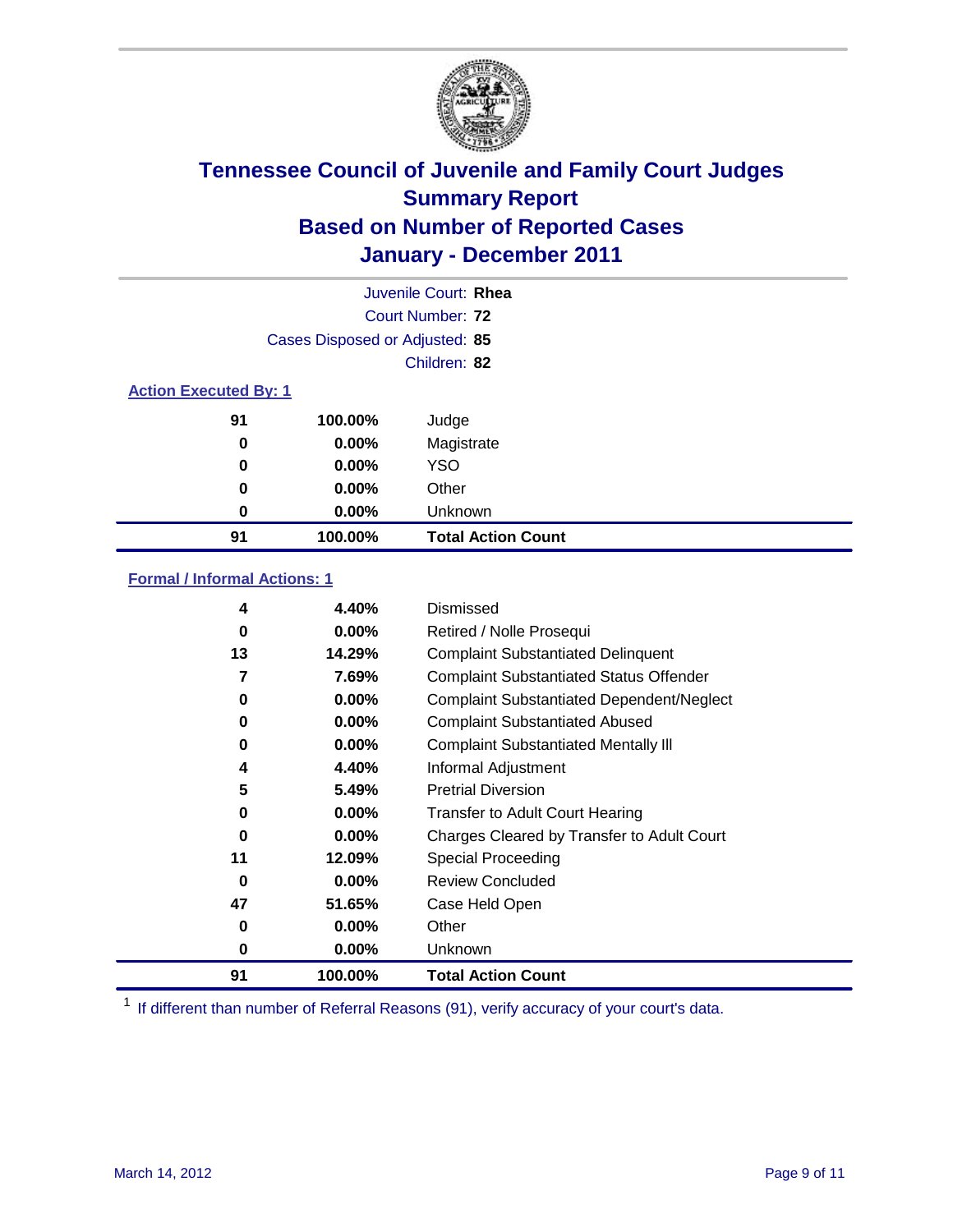

|                       |                                | Juvenile Court: Rhea                                  |
|-----------------------|--------------------------------|-------------------------------------------------------|
|                       |                                | <b>Court Number: 72</b>                               |
|                       | Cases Disposed or Adjusted: 85 |                                                       |
|                       |                                | Children: 82                                          |
| <b>Case Outcomes:</b> |                                | There can be multiple outcomes for one child or case. |
| 4                     | 2.11%                          | <b>Case Dismissed</b>                                 |
| 0                     | 0.00%                          | Case Retired or Nolle Prosequi                        |
| 69                    | 36.32%                         | Warned / Counseled                                    |
| 48                    | 25.26%                         | Held Open For Review                                  |
| 6                     | 3.16%                          | Supervision / Probation to Juvenile Court             |
| 0                     | 0.00%                          | <b>Probation to Parents</b>                           |
| 7                     | 3.68%                          | Referral to Another Entity for Supervision / Service  |
| 0                     | 0.00%                          | Referred for Mental Health Counseling                 |
| 0                     | 0.00%                          | Referred for Alcohol and Drug Counseling              |
| 0                     | 0.00%                          | Referred to Alternative School                        |
| 0                     | 0.00%                          | Referred to Private Child Agency                      |
| 0                     | 0.00%                          | Referred to Defensive Driving School                  |
| 0                     | 0.00%                          | Referred to Alcohol Safety School                     |
| 0                     | 0.00%                          | Referred to Juvenile Court Education-Based Program    |
| 0                     | 0.00%                          | Driver's License Held Informally                      |
| 0                     | 0.00%                          | Voluntary Placement with DMHMR                        |
| 0                     | 0.00%                          | <b>Private Mental Health Placement</b>                |
| 0                     | 0.00%                          | <b>Private MR Placement</b>                           |
| 1                     | 0.53%                          | Placement with City/County Agency/Facility            |
| 0                     | 0.00%                          | Placement with Relative / Other Individual            |
| 0                     | 0.00%                          | Fine                                                  |
| 7                     | 3.68%                          | <b>Public Service</b>                                 |
| 3                     | 1.58%                          | Restitution                                           |
| 0                     | 0.00%                          | Runaway Returned                                      |
| 0                     | 0.00%                          | No Contact Order                                      |
| 0                     | 0.00%                          | Injunction Other than No Contact Order                |
| 0                     | 0.00%                          | <b>House Arrest</b>                                   |
| 1                     | 0.53%                          | <b>Court Defined Curfew</b>                           |
| 0                     | 0.00%                          | Dismissed from Informal Adjustment                    |
| 0                     | 0.00%                          | <b>Dismissed from Pretrial Diversion</b>              |
| 0                     | 0.00%                          | Released from Probation                               |
| 0                     | 0.00%                          | <b>Transferred to Adult Court</b>                     |
| 0                     | 0.00%                          | <b>DMHMR Involuntary Commitment</b>                   |